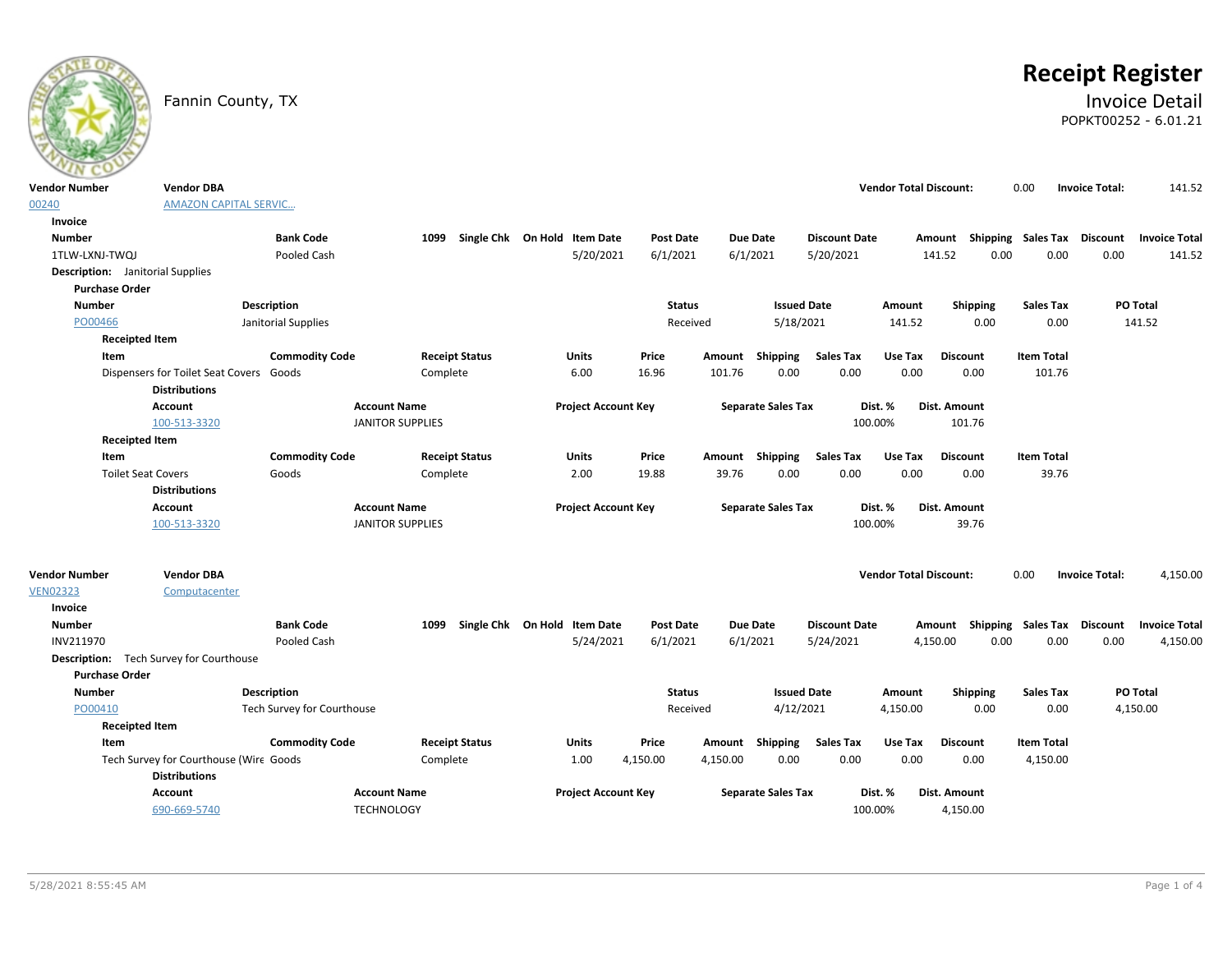| <b>Vendor Number</b>         | <b>Vendor DBA</b>                                             |                       |                        |                                      |                              |                  |                           |                           |                      | <b>Vendor Total Discount:</b> |                                    | 0.00              | <b>Invoice Total:</b> | 95.94                |
|------------------------------|---------------------------------------------------------------|-----------------------|------------------------|--------------------------------------|------------------------------|------------------|---------------------------|---------------------------|----------------------|-------------------------------|------------------------------------|-------------------|-----------------------|----------------------|
| 00696                        | <b>DELL MARKETING L.P.</b>                                    |                       |                        |                                      |                              |                  |                           |                           |                      |                               |                                    |                   |                       |                      |
| Invoice                      |                                                               |                       |                        |                                      |                              |                  |                           |                           |                      |                               |                                    |                   |                       |                      |
| <b>Number</b>                |                                                               | <b>Bank Code</b>      |                        | Single Chk On Hold Item Date<br>1099 |                              | <b>Post Date</b> |                           | Due Date                  | <b>Discount Date</b> |                               | Amount Shipping Sales Tax Discount |                   |                       | <b>Invoice Total</b> |
| 10488840222                  |                                                               | <b>Pooled Cash</b>    |                        |                                      | 5/19/2021                    | 6/1/2021         |                           | 6/1/2021                  | 5/19/2021            |                               | 95.94<br>0.00                      | 0.00              | 0.00                  | 95.94                |
| Description: Toner           |                                                               |                       |                        |                                      |                              |                  |                           |                           |                      |                               |                                    |                   |                       |                      |
| <b>Purchase Order</b>        |                                                               |                       |                        |                                      |                              |                  |                           |                           |                      |                               |                                    |                   |                       |                      |
| <b>Number</b>                |                                                               | <b>Description</b>    |                        |                                      |                              | <b>Status</b>    |                           |                           | <b>Issued Date</b>   | Amount                        | <b>Shipping</b>                    | <b>Sales Tax</b>  |                       | PO Total             |
| PO00463                      |                                                               | Toner                 |                        |                                      |                              | Received         |                           | 5/14/2021                 |                      | 95.94                         | 0.00                               | 0.00              |                       | 95.94                |
| <b>Receipted Item</b>        |                                                               |                       |                        |                                      |                              |                  |                           |                           |                      |                               |                                    |                   |                       |                      |
| Item                         |                                                               | <b>Commodity Code</b> |                        | <b>Receipt Status</b>                | Units                        | Price            |                           | Amount Shipping           | Sales Tax            | Use Tax                       | <b>Discount</b>                    | <b>Item Total</b> |                       |                      |
| <b>Toner Part 2MMJP</b>      |                                                               | Goods                 |                        | Complete                             | 1.00                         | 95.94            | 95.94                     | 0.00                      | 0.00                 | 0.00                          | 0.00                               | 95.94             |                       |                      |
|                              | <b>Distributions</b>                                          |                       |                        |                                      |                              |                  |                           |                           |                      |                               |                                    |                   |                       |                      |
|                              | Account                                                       |                       | <b>Account Name</b>    |                                      | <b>Project Account Key</b>   |                  |                           | <b>Separate Sales Tax</b> |                      | Dist. %                       | Dist. Amount                       |                   |                       |                      |
|                              | 100-573-3100                                                  |                       | <b>OFFICE SUPPLIES</b> |                                      |                              |                  |                           |                           |                      | 100.00%                       | 95.94                              |                   |                       |                      |
|                              |                                                               |                       |                        |                                      |                              |                  |                           |                           |                      |                               |                                    |                   |                       |                      |
| <b>Vendor Number</b>         | <b>Vendor DBA</b>                                             |                       |                        |                                      |                              |                  |                           |                           |                      | <b>Vendor Total Discount:</b> |                                    | 0.00              | <b>Invoice Total:</b> | 174.55               |
| 00216                        | <b>OFFICE DEPOT</b>                                           |                       |                        |                                      |                              |                  |                           |                           |                      |                               |                                    |                   |                       |                      |
| Invoice                      |                                                               |                       |                        |                                      |                              |                  |                           |                           |                      |                               |                                    |                   |                       |                      |
| <b>Number</b>                |                                                               | <b>Bank Code</b>      |                        | Single Chk On Hold Item Date<br>1099 |                              | <b>Post Date</b> |                           | Due Date                  | <b>Discount Date</b> |                               | Amount Shipping Sales Tax          |                   | Discount              | <b>Invoice Total</b> |
| 173738512001                 |                                                               | Pooled Cash           |                        |                                      | 5/17/2021                    | 6/1/2021         |                           | 6/1/2021                  | 5/17/2021            |                               | 159.95<br>0.00                     | 0.00              | 0.00                  | 159.95               |
| Description: Paper           |                                                               |                       |                        |                                      |                              |                  |                           |                           |                      |                               |                                    |                   |                       |                      |
| <b>Purchase Order</b>        |                                                               |                       |                        |                                      |                              |                  |                           |                           |                      |                               |                                    |                   |                       |                      |
| <b>Number</b>                |                                                               | <b>Description</b>    |                        |                                      |                              | <b>Status</b>    |                           |                           | <b>Issued Date</b>   | Amount                        | Shipping                           | <b>Sales Tax</b>  |                       | PO Total             |
| PO00465                      |                                                               | Paper                 |                        |                                      |                              | Received         |                           | 5/17/2021                 |                      | 159.95                        | 0.00                               | 0.00              |                       | 159.95               |
| <b>Receipted Item</b>        |                                                               |                       |                        |                                      |                              |                  |                           |                           |                      |                               |                                    |                   |                       |                      |
| Item                         |                                                               | <b>Commodity Code</b> |                        | <b>Receipt Status</b>                | Units                        | Price            | Amount                    | Shipping                  | <b>Sales Tax</b>     | Use Tax                       | <b>Discount</b>                    | <b>Item Total</b> |                       |                      |
|                              | Paper for COpier at SOuth Annex Goods<br><b>Distributions</b> |                       |                        | Complete                             | 5.00                         | 31.99            | 159.95                    | 0.00                      | 0.00                 | 0.00                          | 0.00                               | 159.95            |                       |                      |
|                              | Account                                                       |                       | <b>Account Name</b>    |                                      | <b>Project Account Key</b>   |                  |                           | <b>Separate Sales Tax</b> |                      | Dist. %                       | Dist. Amount                       |                   |                       |                      |
|                              | 100-510-3100                                                  |                       | <b>OFFICE SUPPLIES</b> |                                      |                              |                  |                           |                           |                      | 100.00%                       | 159.95                             |                   |                       |                      |
| Invoice                      |                                                               |                       |                        |                                      |                              |                  |                           |                           |                      |                               |                                    |                   |                       |                      |
| <b>Number</b>                |                                                               | <b>Bank Code</b>      |                        | 1099                                 | Single Chk On Hold Item Date | <b>Post Date</b> |                           | Due Date                  | <b>Discount Date</b> |                               | Amount Shipping Sales Tax          |                   | Discount              | <b>Invoice Total</b> |
| 175124763001                 |                                                               | Pooled Cash           |                        |                                      | 5/21/2021                    | 6/1/2021         |                           | 6/1/2021                  | 5/21/2021            |                               | 14.60<br>0.00                      | 0.00              | 0.00                  | 14.60                |
| Description: office supplies |                                                               |                       |                        |                                      |                              |                  |                           |                           |                      |                               |                                    |                   |                       |                      |
| <b>Purchase Order</b>        |                                                               |                       |                        |                                      |                              |                  |                           |                           |                      |                               |                                    |                   |                       |                      |
| <b>Number</b>                |                                                               | <b>Description</b>    |                        |                                      |                              | <b>Status</b>    |                           |                           | <b>Issued Date</b>   | Amount                        | <b>Shipping</b>                    | <b>Sales Tax</b>  |                       | PO Total             |
| PO00469                      |                                                               | office supplies       |                        |                                      |                              |                  | <b>Partially Received</b> | 5/19/2021                 |                      | 14.60                         | 0.00                               | 0.00              |                       | 14.60                |
| <b>Receipted Item</b>        |                                                               |                       |                        |                                      |                              |                  |                           |                           |                      |                               |                                    |                   |                       |                      |
| Item                         |                                                               | <b>Commodity Code</b> |                        | <b>Receipt Status</b>                | Units                        | Price            | Amount                    | Shipping                  | <b>Sales Tax</b>     | Use Tax                       | <b>Discount</b>                    | <b>Item Total</b> |                       |                      |
| #234972 Bandaids             |                                                               | Goods                 |                        | Complete                             | 1.00                         | 5.29             | 5.29                      | 0.00                      | 0.00                 | 0.00                          | 0.00                               | 5.29              |                       |                      |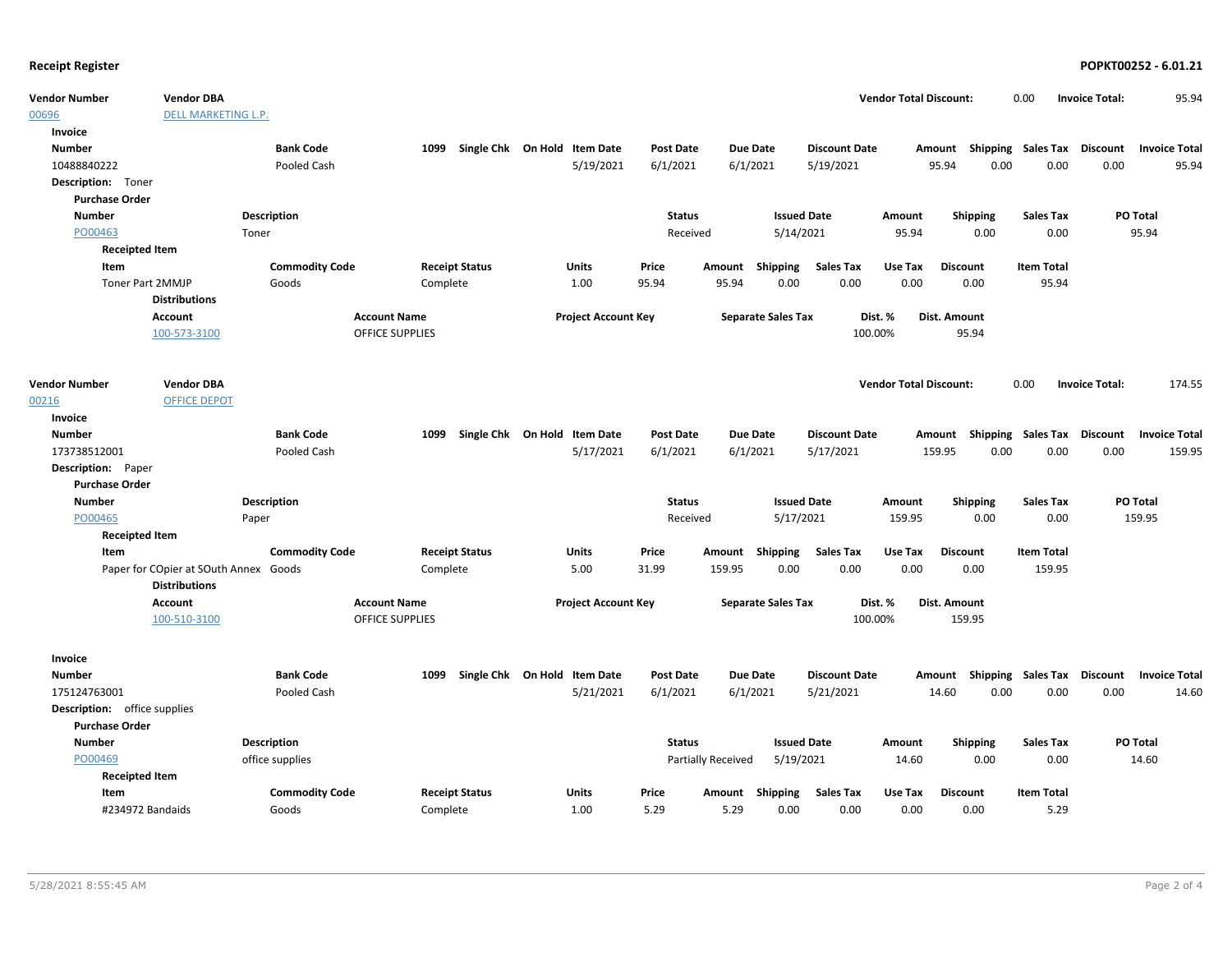|                                              | <b>Distributions</b><br>Account<br>100-450-3100                                   |                                | <b>Account Name</b><br><b>OFFICE SUPPLIES</b> | <b>Project Account Key</b> |               |                | <b>Separate Sales Tax</b> |                          | Dist. %<br>100.00% | <b>Dist. Amount</b><br>5.29 |                               |  |
|----------------------------------------------|-----------------------------------------------------------------------------------|--------------------------------|-----------------------------------------------|----------------------------|---------------|----------------|---------------------------|--------------------------|--------------------|-----------------------------|-------------------------------|--|
|                                              | <b>Receipted Item</b><br>Item<br>#270556 Sarasa Blue Pens<br><b>Distributions</b> | <b>Commodity Code</b><br>Goods | <b>Receipt Status</b><br>Complete             | Units<br>1.00              | Price<br>9.31 | Amount<br>9.31 | Shipping<br>0.00          | <b>Sales Tax</b><br>0.00 | Use Tax<br>0.00    | <b>Discount</b><br>0.00     | <b>Item Total</b><br>9.31     |  |
|                                              | Account<br>100-450-3100                                                           |                                | <b>Account Name</b><br><b>OFFICE SUPPLIES</b> | <b>Project Account Key</b> |               |                | <b>Separate Sales Tax</b> |                          | Dist. %<br>100.00% | <b>Dist. Amount</b><br>9.31 |                               |  |
| <b>Packet Totals</b><br><b>Vendors:</b><br>4 | Invoices: 5                                                                       | <b>Purchase Orders: 5</b>      |                                               | <b>Amount: 4,562.01</b>    |               | Shipping: 0.00 |                           | Tax: 0.00                |                    | Discount: 0.00              | <b>Total Amount: 4,562.01</b> |  |